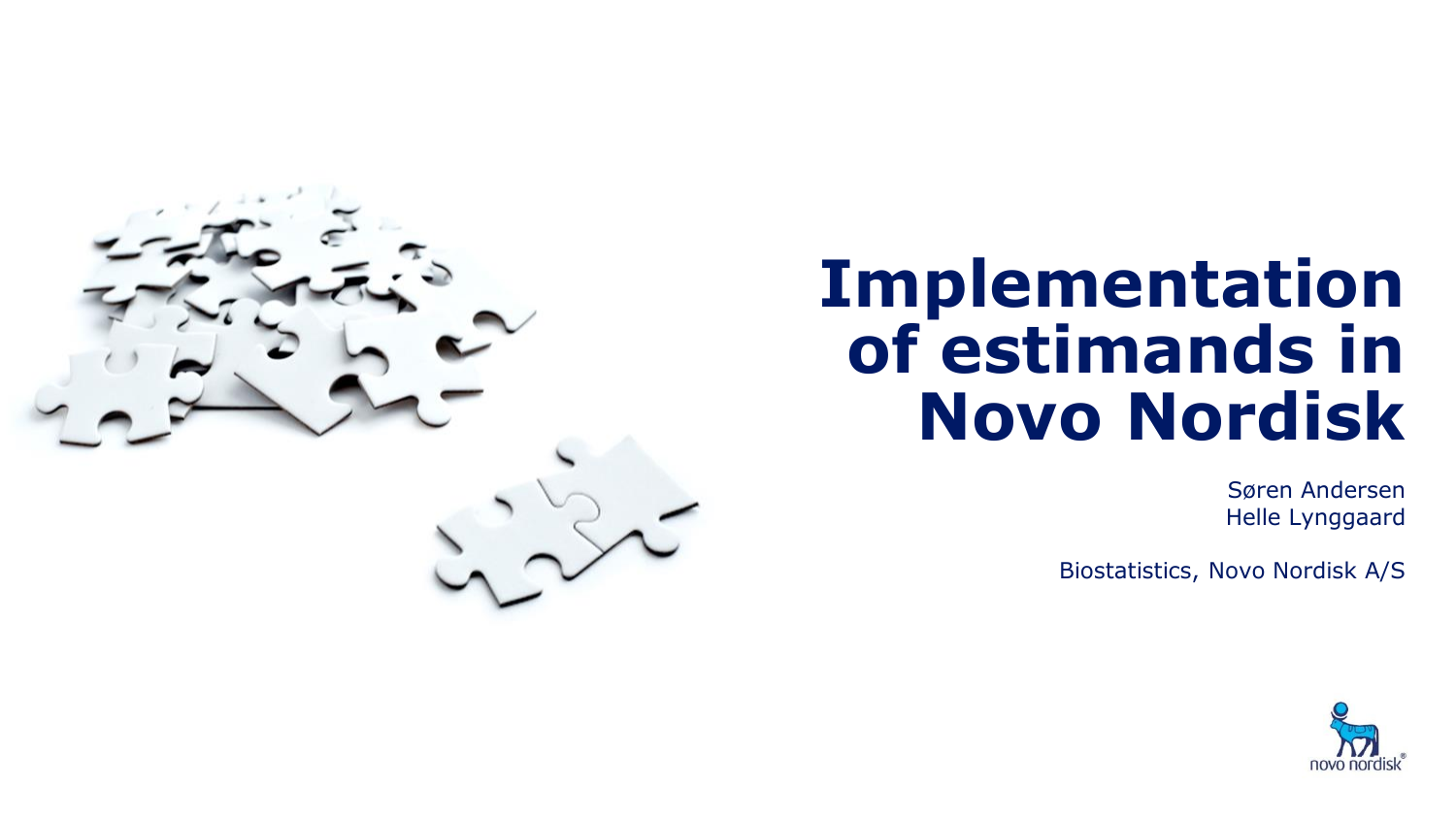### **Agenda**

- Overview of implementation process
- Cross-functional working group
- Types of estimands used in Novo Nordisk trials
- Impact on process from trial planning to trial results reporting
- **Challenges**
- After draft ICH E9 (R1) addendum

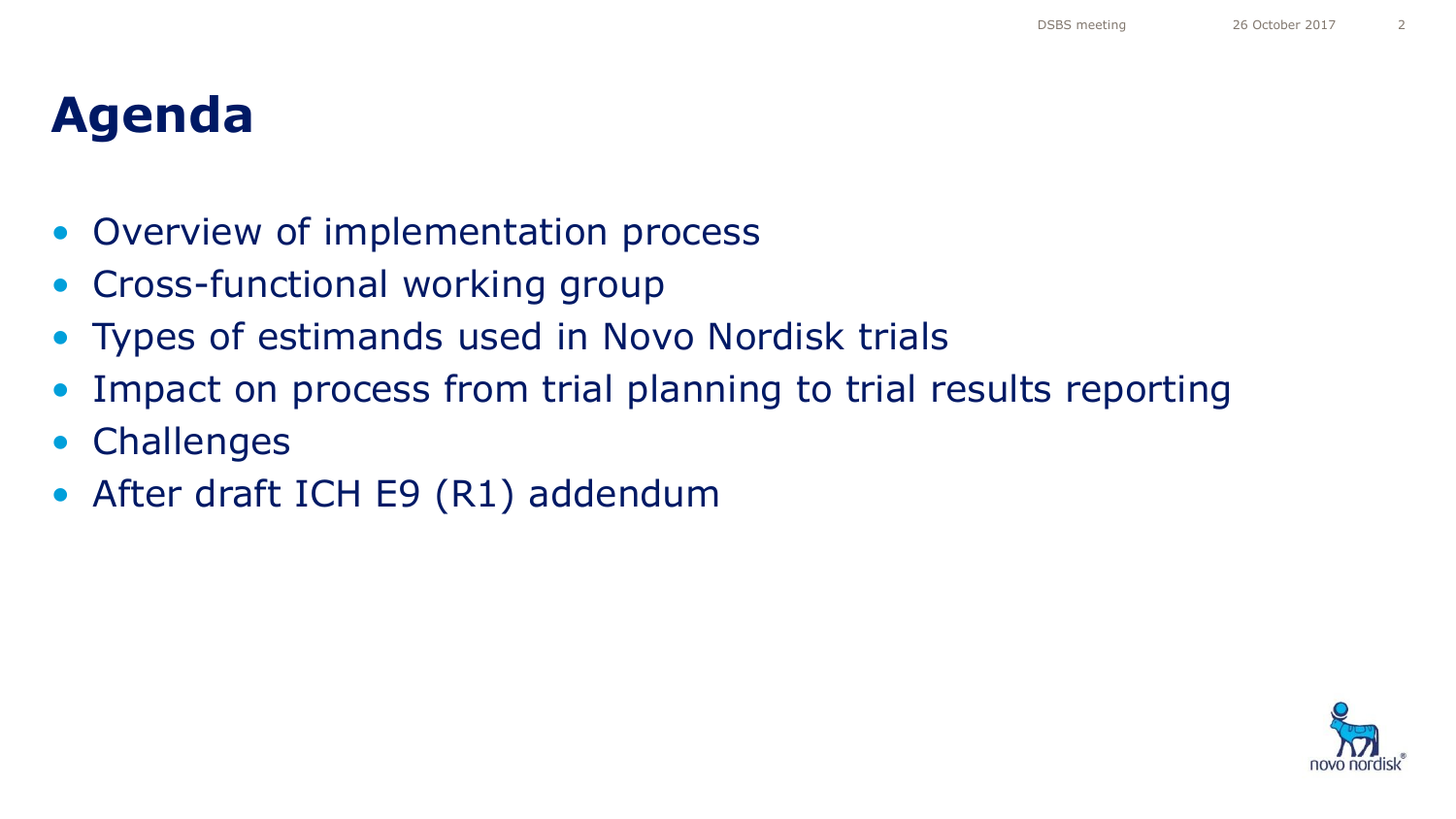### **Overview of implementation process (1 of 2)**



Before 2010: LOCF – driven by FDA diabetes guideline FDA no longer accepts LOCF After 2010:

Novo Nordisk shifts from LOCF to MMRM



NRC: National Research Council, ICH: International Council of Harmonisation, FDA: US Food and Drug Administration LOCF: last observation carried forward, MMRM: mixed model for repeated measurements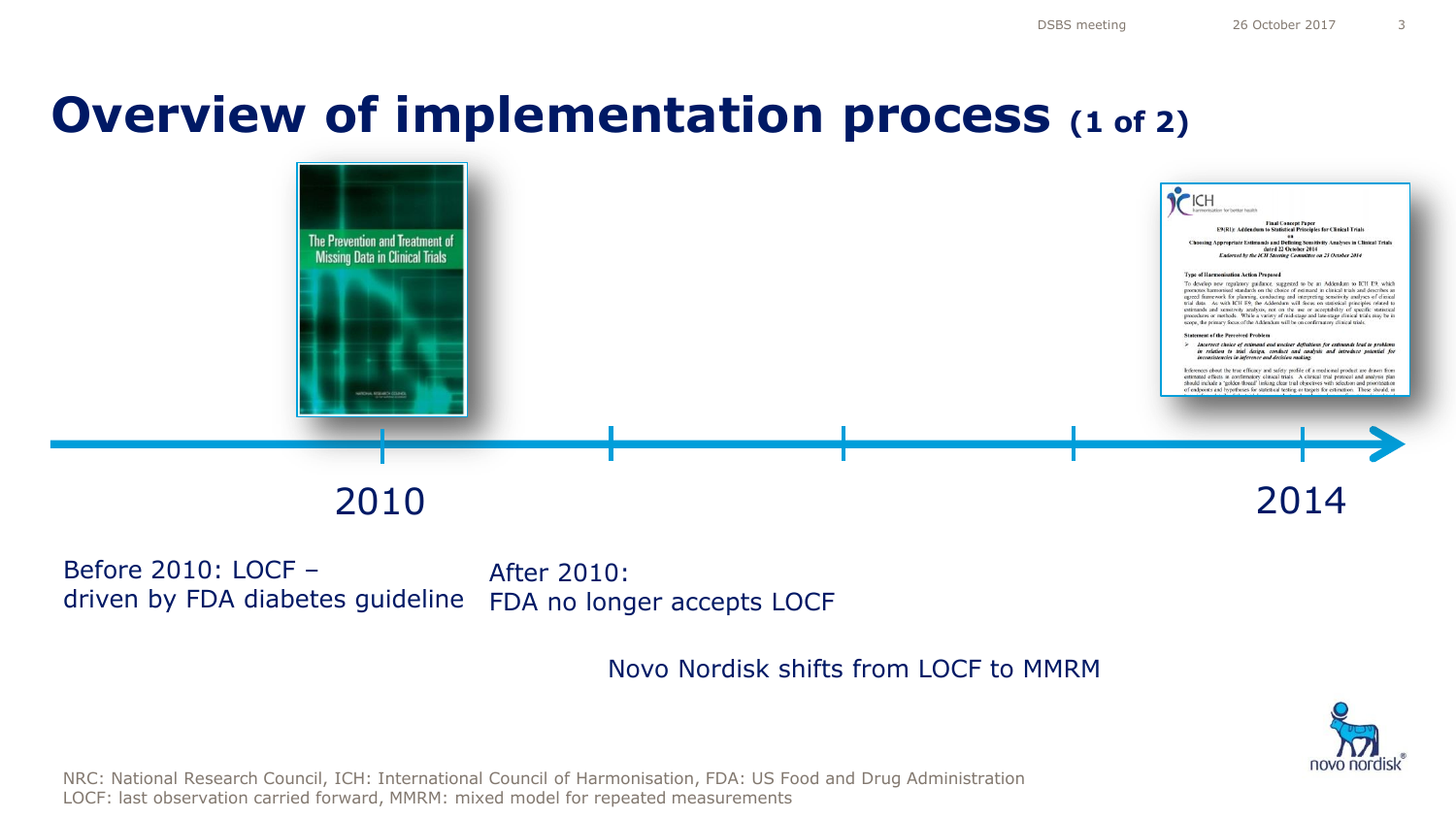### **Overview of implementation process (2 of 2)**

| <b>Final Concept Paper</b><br>E9(R1); Addendum to Statistical Principles for Clinical Trials<br>co<br>Choosing Appropriate Estimands and Defining Sensitivity Analyses in Clinical Trials<br>dated 22 October 2014<br>Endorsed by the ICH Steering Committee on 23 October 2014<br><b>Type of Harmonisation Action Proposed</b><br>To develop new regulatory guidance, suggested to be an Addendum to ICH E9, which<br>promotes harmonised standards on the choice of estimand in clinical trials and describes an<br>agreed framework for planning, conducting and interpreting sensitivity analyses of clinical<br>trial data As with ICH E9, the Addendum will focus on statistical principles related to<br>estimands and sensitivity analysis, not on the use or acceptability of specific statistical<br>procedures or methods. While a variety of mid-stage and late-stage clinical trials may be in<br>scope, the primary focus of the Addendum will be on confirmatory clinical trials.<br><b>Statement of the Perceived Problem</b><br>Incorrect choice of estimand and unclear definitions for estimands lead to problems<br>inconsistencies in inference and decision making.<br>Inferences about the true efficacy and safety profile of a medicinal product are drawn from<br>estimated effects in confirmatory clinical trials. A clinical trial protocol and analysis plan<br>should include a 'golden thread' linking clear trial objectives with selection and prioritisation<br>of endpoints and hypotheses for statistical testing or targets for estimation. These should, in | in relation to trial design, conduct and analysis and introduce potential for                 | November/December 2015<br>McEvoy paper<br>October 2015<br>(FDA stat reviewer<br>for Saxenda®) | FDA position papers in Statistics in Medicine,                                | <b>EUROPEAN MEDICINES AGENCY</b><br>CIENCE MEDICINES HEALTH<br>30 August 2017<br>EMA/CHMP/ICH/436221/2017<br>Committee for Human Medicinal Products<br>4 ICH E9 (R1) addendum on estimands and sensitivity<br>s analysis in clinical trials to the guideline on statistical<br><b>E</b> principles for clinical trials<br>7 Step 2b<br>July 2017<br>Transmission to CHMI<br>Adoption by CHMP for release for consultation<br>20 July 2017<br>Start of consultation<br>31 August 2017<br>End of consultation (deadline for comments)<br>28 February 2018<br>Comments should be provided using this termiate. The completed comments form should be sent |
|----------------------------------------------------------------------------------------------------------------------------------------------------------------------------------------------------------------------------------------------------------------------------------------------------------------------------------------------------------------------------------------------------------------------------------------------------------------------------------------------------------------------------------------------------------------------------------------------------------------------------------------------------------------------------------------------------------------------------------------------------------------------------------------------------------------------------------------------------------------------------------------------------------------------------------------------------------------------------------------------------------------------------------------------------------------------------------------------------------------------------------------------------------------------------------------------------------------------------------------------------------------------------------------------------------------------------------------------------------------------------------------------------------------------------------------------------------------------------------------------------------------------------------------------------------------------------------------------------|-----------------------------------------------------------------------------------------------|-----------------------------------------------------------------------------------------------|-------------------------------------------------------------------------------|--------------------------------------------------------------------------------------------------------------------------------------------------------------------------------------------------------------------------------------------------------------------------------------------------------------------------------------------------------------------------------------------------------------------------------------------------------------------------------------------------------------------------------------------------------------------------------------------------------------------------------------------------------|
| 2014                                                                                                                                                                                                                                                                                                                                                                                                                                                                                                                                                                                                                                                                                                                                                                                                                                                                                                                                                                                                                                                                                                                                                                                                                                                                                                                                                                                                                                                                                                                                                                                               |                                                                                               | 2015                                                                                          | 2016                                                                          | 2017                                                                                                                                                                                                                                                                                                                                                                                                                                                                                                                                                                                                                                                   |
|                                                                                                                                                                                                                                                                                                                                                                                                                                                                                                                                                                                                                                                                                                                                                                                                                                                                                                                                                                                                                                                                                                                                                                                                                                                                                                                                                                                                                                                                                                                                                                                                    | Saxenda <sup>®</sup> learnings,<br>approved Dec. 2014<br>First project with<br>retrieved data | PMDA, Health Canada, CFDA<br>estimand working group                                           | Regulatory interactions with FDA, EMA,<br>Novo Nordisk forms cross-functional | Biostatistics working group<br>on recommendations for<br>plots and summary tables<br>for different estimands                                                                                                                                                                                                                                                                                                                                                                                                                                                                                                                                           |



NRC: National Research Council, ICH: International Council of Harmonisation, FDA: US Food and Drug Administration, EMA: European Medicines Agency, PMDA: Pharmaceuticals and Medical Devices Agency (Japan), CFDA: China Food and Drug Administration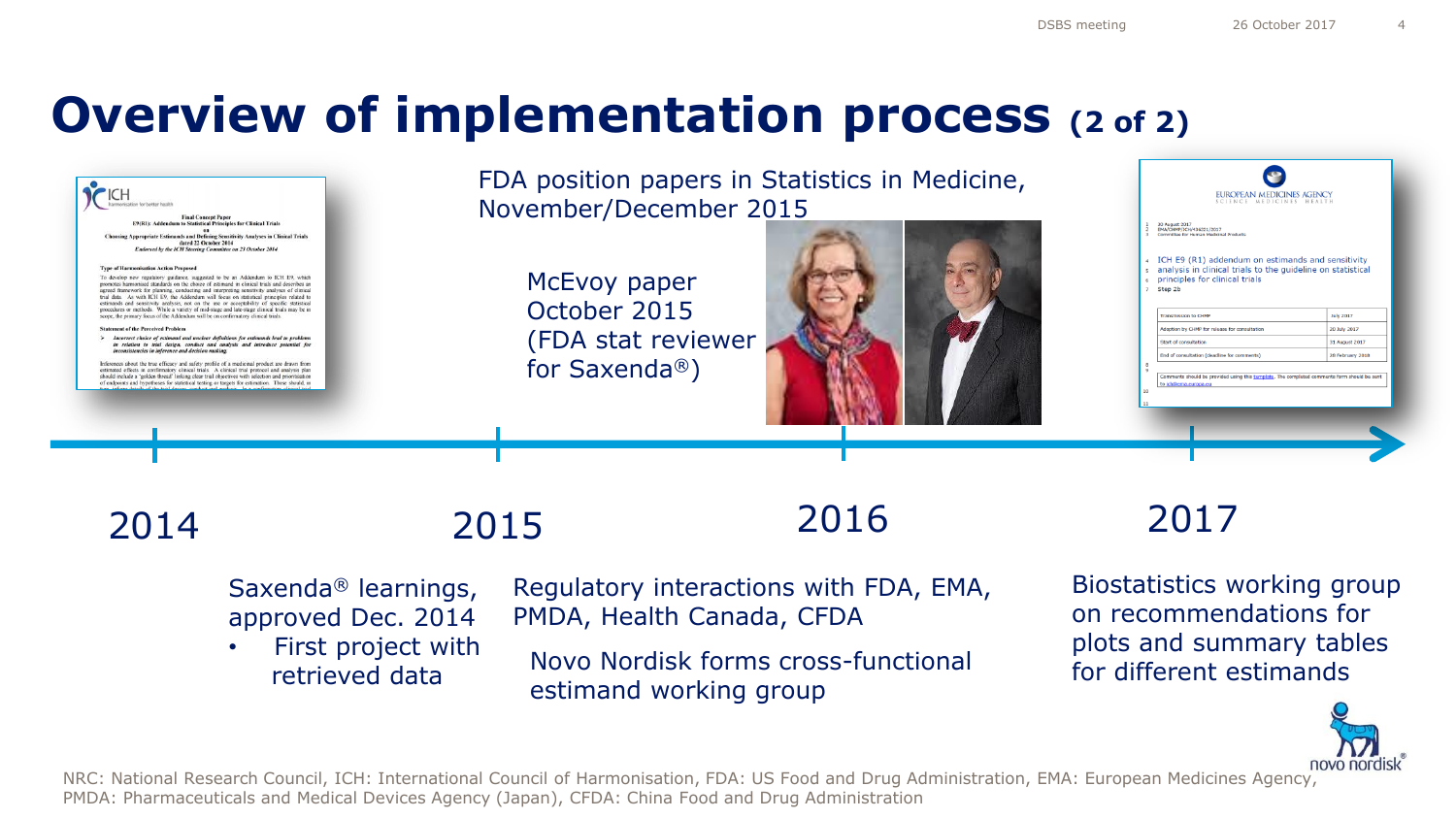### **Cross-functional working group**

- Representatives from
	- Project Management (1)
	- Regulatory Affairs (2)
	- Medical & Science (2)
	- Biostatistics (5)



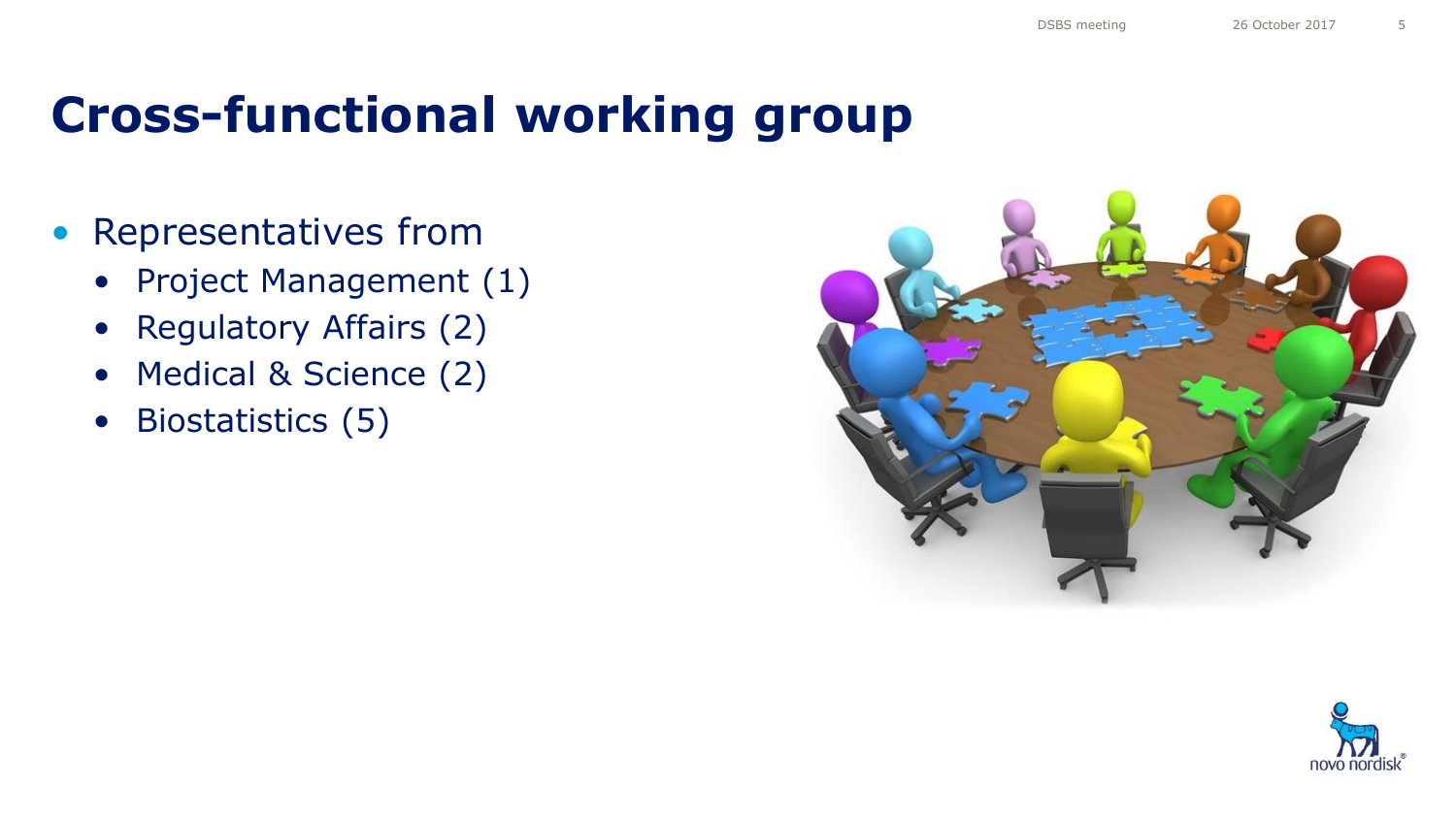### DSBS meeting 26 October 2017

### **Sources of information**

- EFSPI/PSI meetings
- EFPIA workshop (input from clinicians)
- FDA position papers November/December 2015
- Various publications on estimands and imputation of missing data
- Meeting with external statisticians "Advisory Board", March 2016
	- Scott Emerson (co-author of the NRC report)
	- Jason Connor
	- Ilya Lipkovich (co-author on paper on "attributable" estimand\*)



EFSPI: European Federation of Statisticians in the Pharmaceutical Industry, PSI: Promoting Statistical Insights, member of EFSPI EFPIA: European Federation of Pharmaceutical Industries and Associations, NRC: National Research Council \*A structured approach to choosing estimands and estimators in longitudinal clinical trials. C. H. Mallinckrodt et al. Pharmaceut. Statist. 2012, 11 456–461

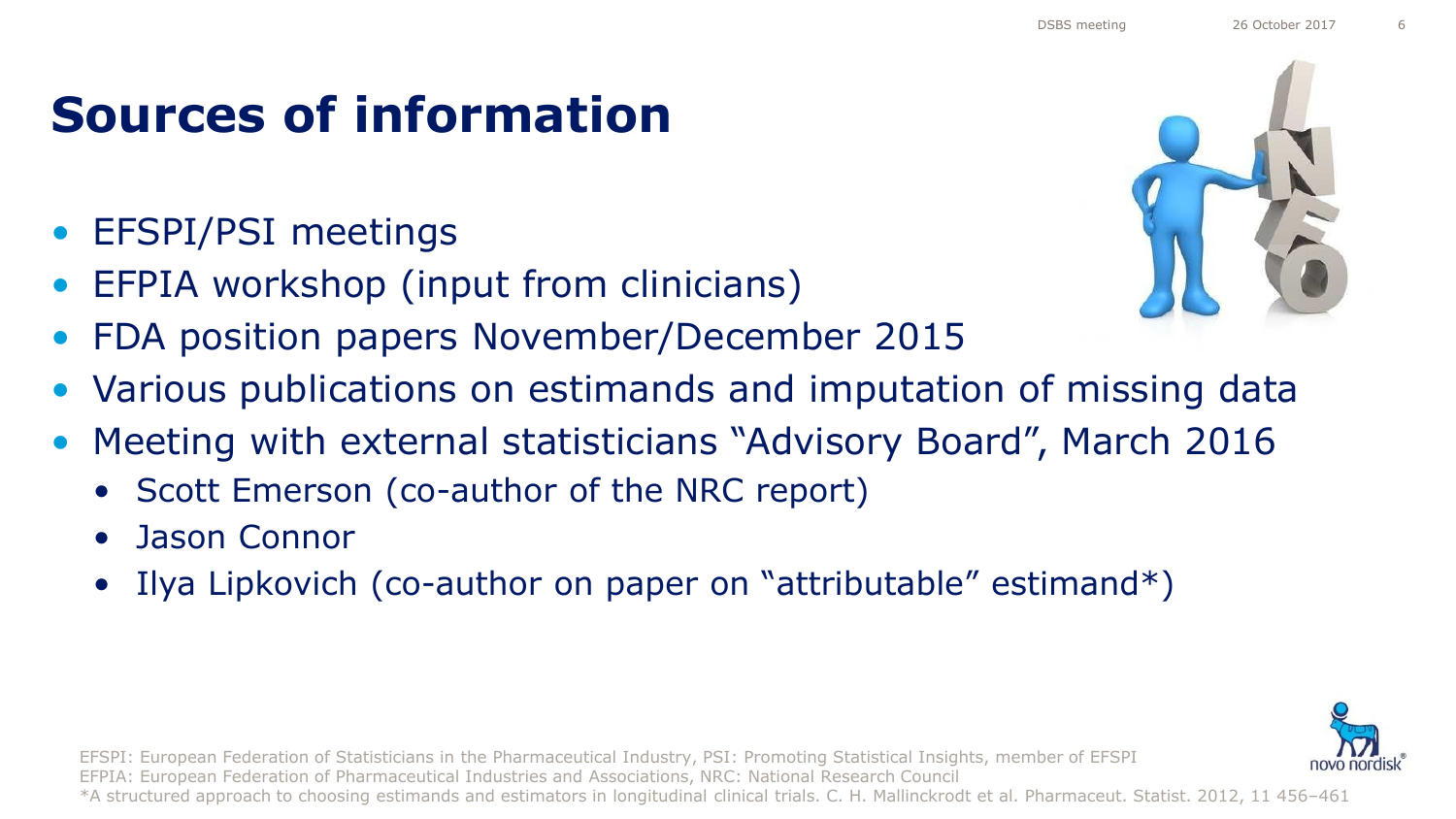### **Deliverable from cross-functional working group**

| Estimands<br>in Novo Nordisk trials | INTERNAL USE ONLY      | Date:<br>Version:<br>Status:<br>Page: | 17 June 2016   Novo Nordisk<br>2.0<br>Final<br>1 of 73 |
|-------------------------------------|------------------------|---------------------------------------|--------------------------------------------------------|
|                                     | Guidance               |                                       |                                                        |
|                                     |                        |                                       |                                                        |
|                                     | <b>Estimands</b>       |                                       |                                                        |
|                                     | in Novo Nordisk trials |                                       |                                                        |
|                                     |                        |                                       |                                                        |
|                                     |                        |                                       |                                                        |
|                                     |                        |                                       |                                                        |

| Current knowledge and recommendations                           |  |  |  |  |  |
|-----------------------------------------------------------------|--|--|--|--|--|
| documented in quidance document                                 |  |  |  |  |  |
| • Terminology                                                   |  |  |  |  |  |
| • Summary of experience                                         |  |  |  |  |  |
| • Non-inferiority                                               |  |  |  |  |  |
| • Superiority                                                   |  |  |  |  |  |
| · Placebo/active                                                |  |  |  |  |  |
| $\mathbf{H}$ and $\mathbf{H}$ and $\mathbf{H}$ and $\mathbf{H}$ |  |  |  |  |  |

- Feedback from regulatory agencies
- Recommendations endorsed by Novo Nordisk management

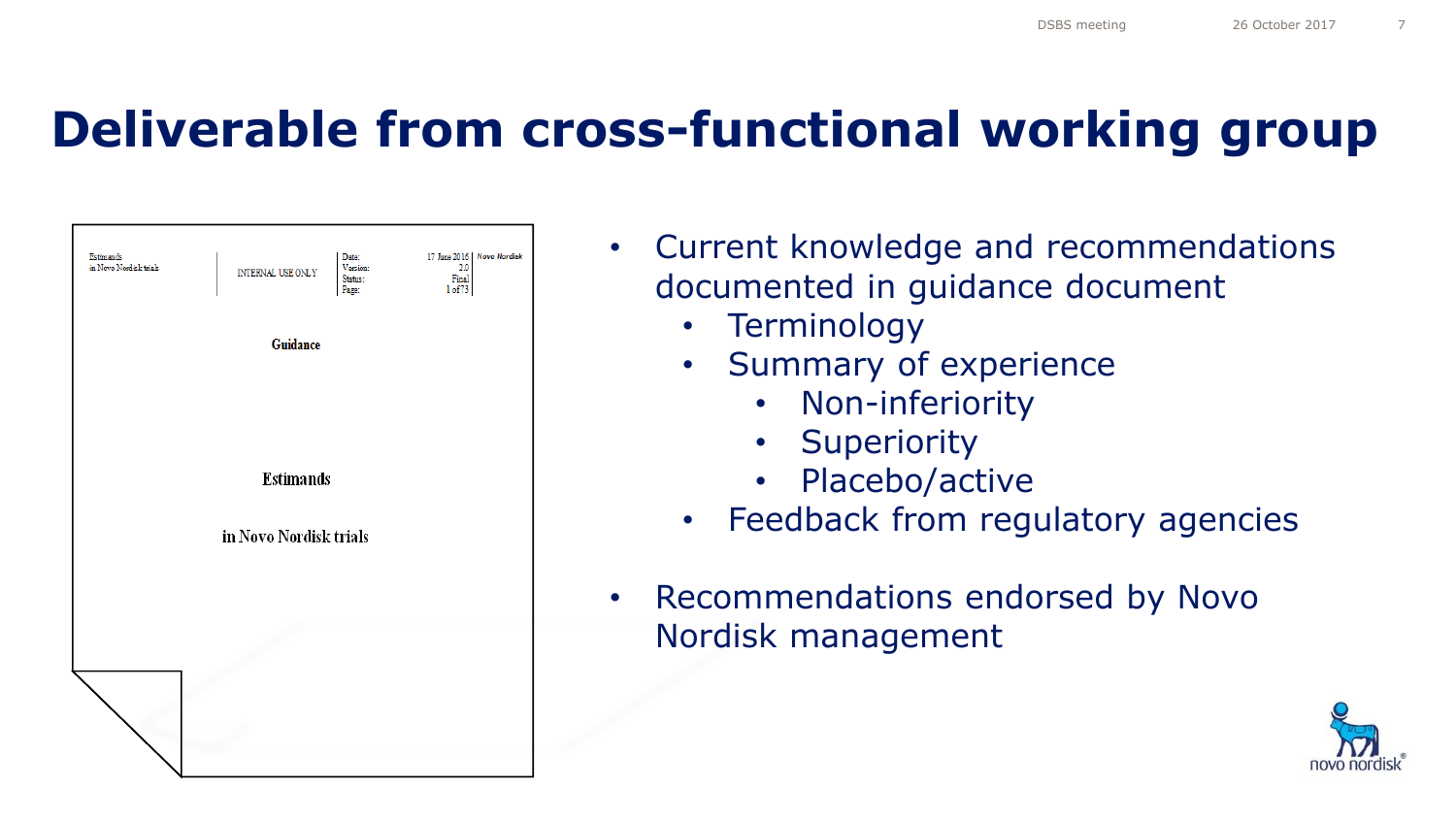## **Training by working group**

- Training of stakeholders involved in trial planning, conduct, analysis and interpretation
	- Medical & Science
	- Biostatistics
	- Clinical Reporting
	- Trial Management
- Other stakeholders
	- Project Management
	- Regulatory Affairs
	- Medical Affairs
	- Market Access



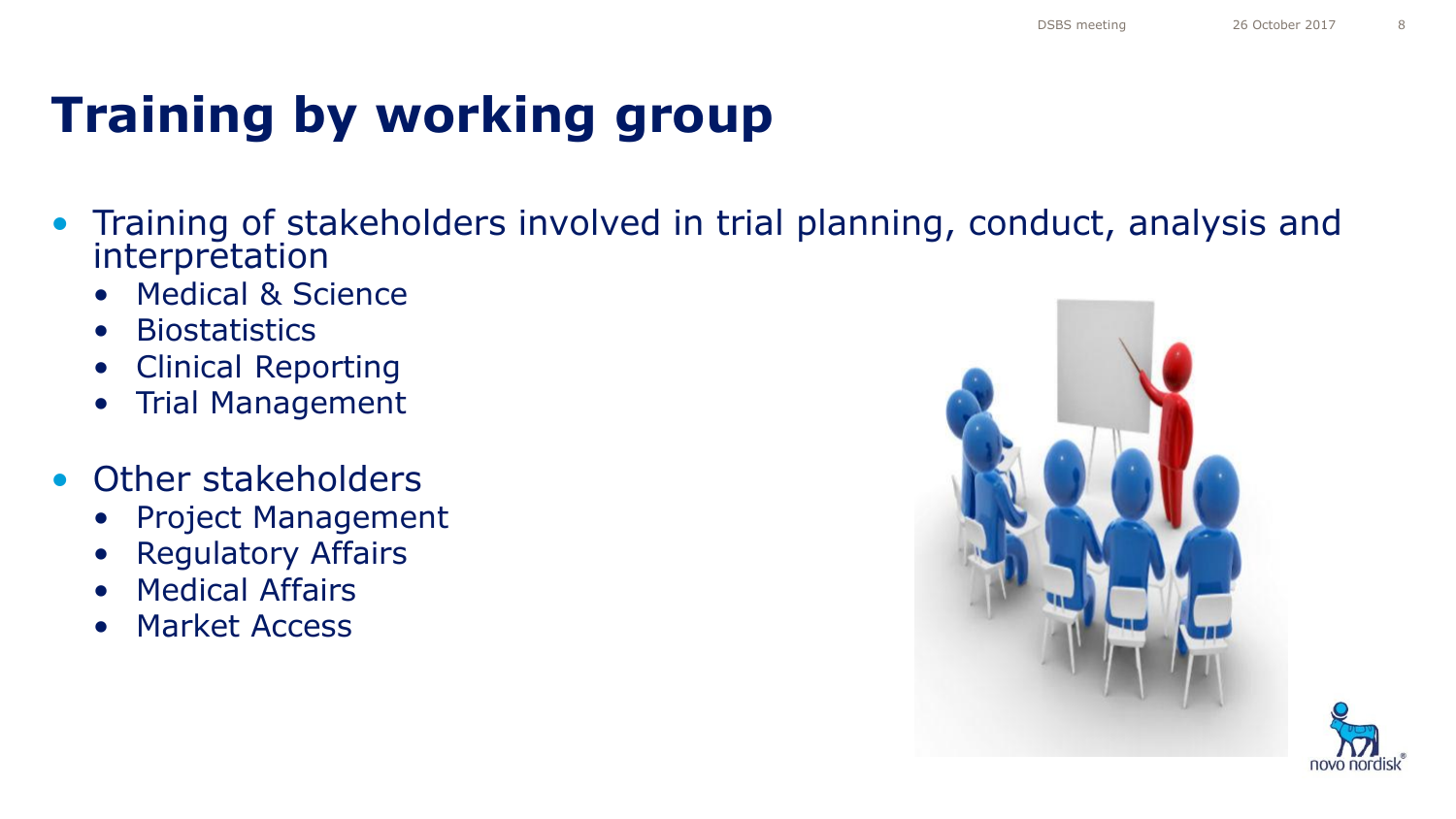## **Types of estimands used in Novo Nordisk trials**

- Until now only one strategy has been used to address all intercurrent events within the estimand description
	- Sensitivity analyses/supplementary analyses has addressed different imputation methods for different intercurrent events
- Based on regulatory feedback we have primarily used/implemented
	- Treatment policy strategy (FDA, PMDA, Health Canada, EMA)
	- Hypothetical strategy (EMA, PMDA, Health Canada, CFDA)
	- Most trials in scope for estimands include both types
- Population-level summary only included in most recent trial protocols
- Estimand generically worded to cover more endpoints



ICH: International Council of Harmonisation, FDA: US Food and Drug Administration, EMA: European Medicines Agency, PMDA: Pharmaceuticals and Medical Devices Agency (Japan), CFDA: China Food and Drug Administration, NDA: New Drug Application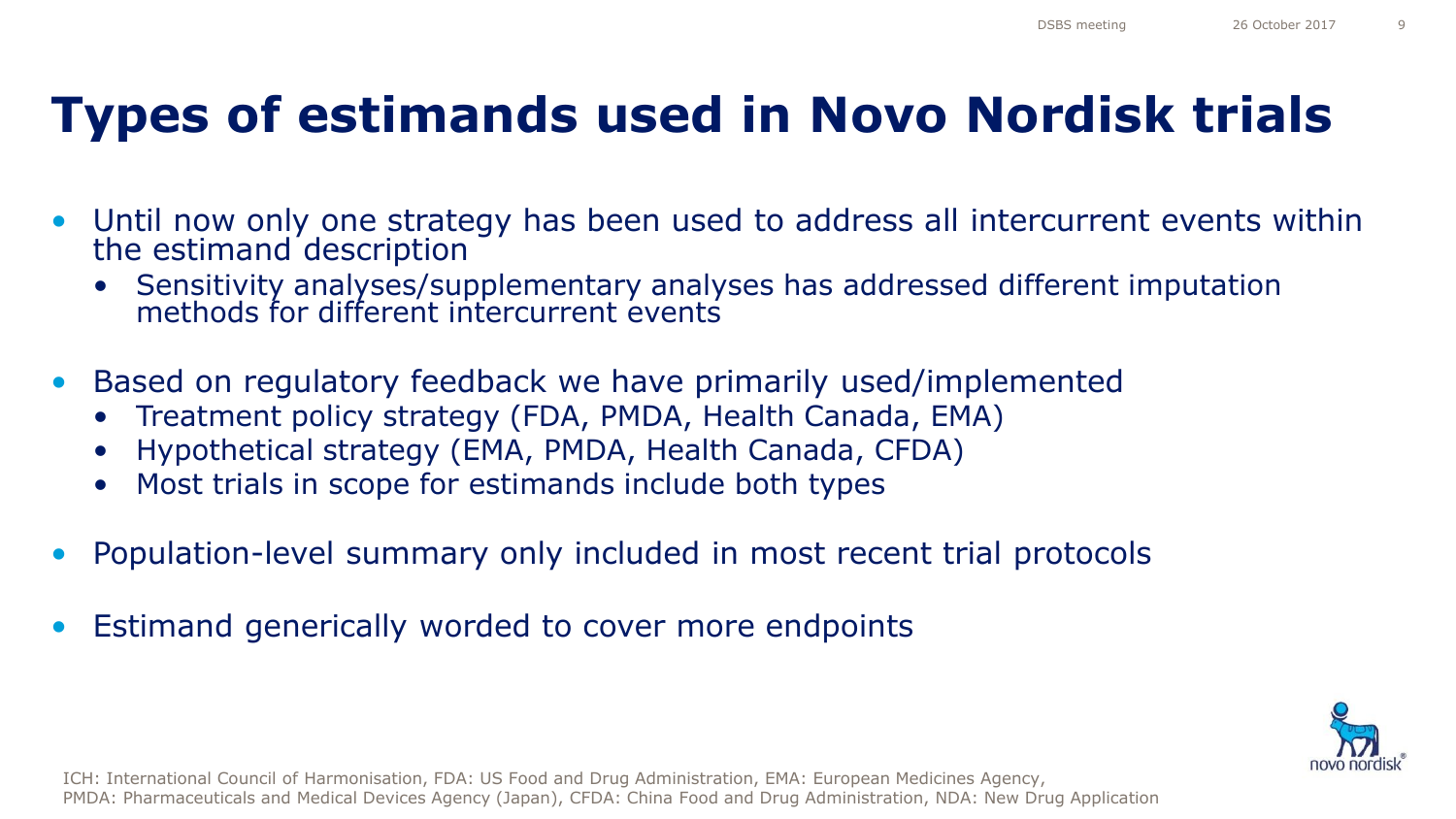### **Impact on trial protocol**

- Estimand description is mandatory for therapeutic confirmatory trials and strongly recommended for therapeutic exploratory trials
- Initially, the description of the estimand(s) was included in the statistical section of the trial protocol
	- Now the estimands are described immediately after the trial objectives

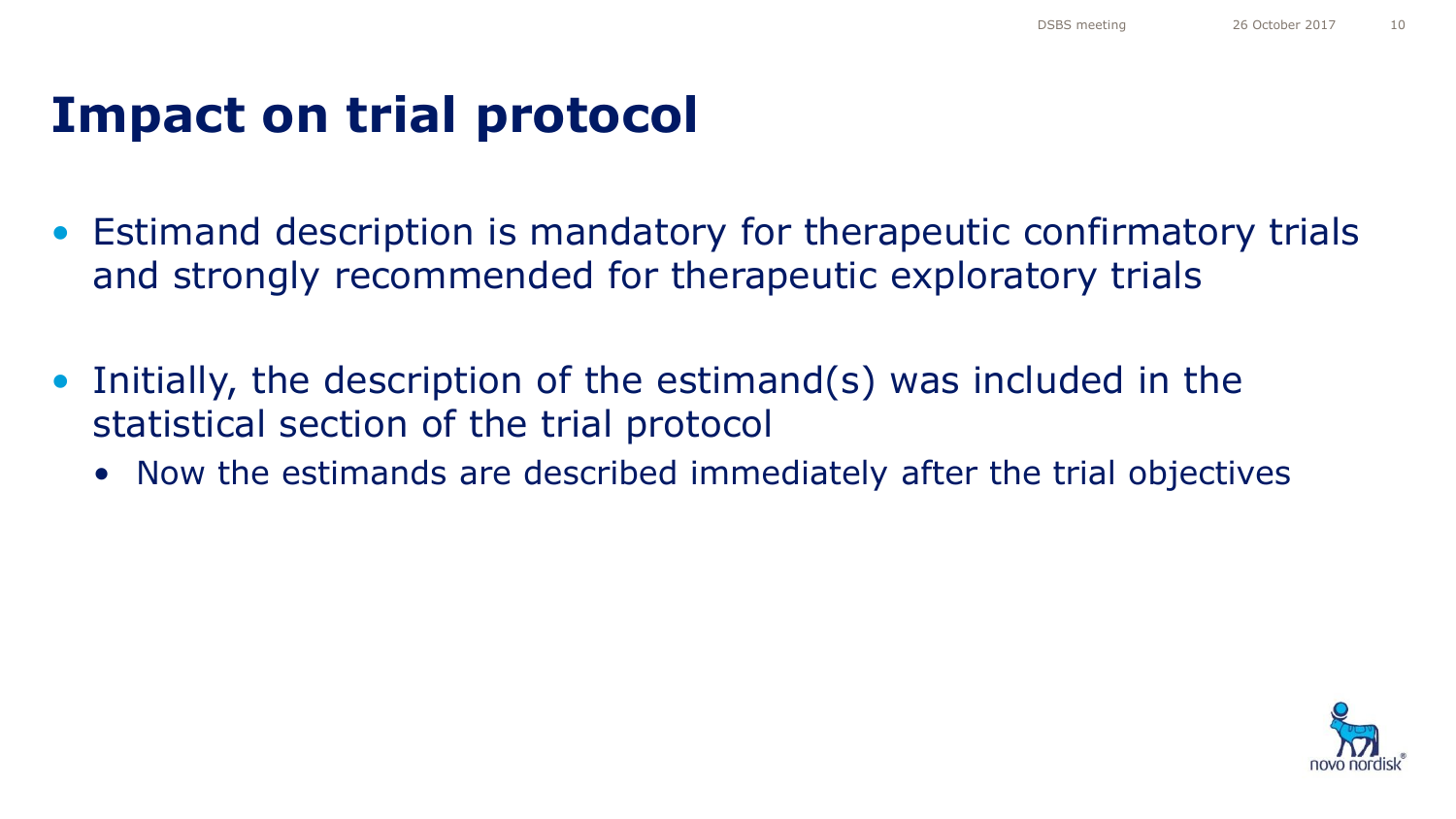### **Impact on sample size requirements**

- Description of anticipated reasons for and proportions of discontinuing trial drug prematurely by treatment group
- Calculation of sample size according to these proportions
	- E.g. by anticipating a worse treatment effect in those who discontinue investigational product prematurely or a better effect in subjects in the placebo group if rescue medication exists

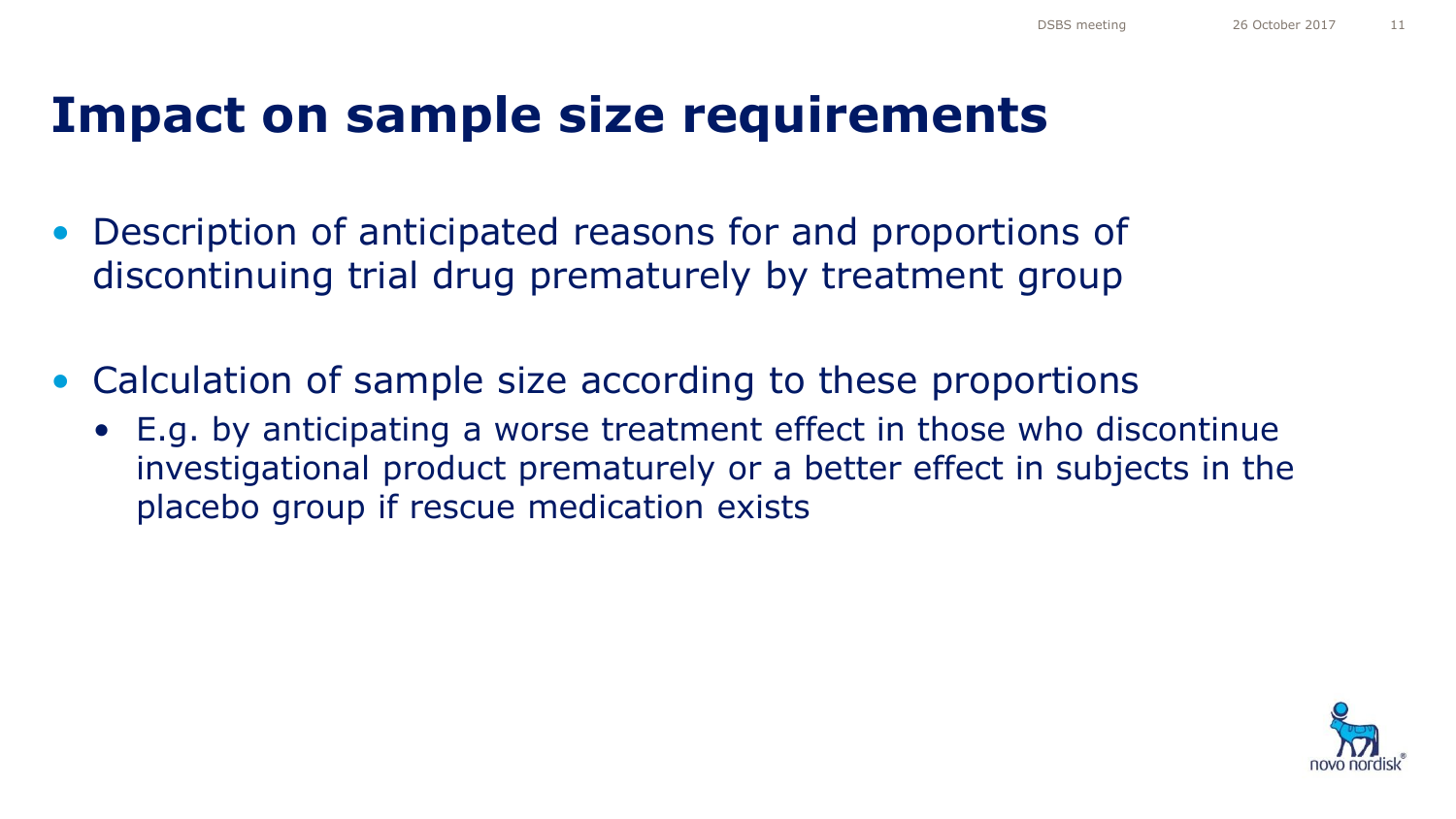### **Impact on trial conduct and retention**

- The repeated request from FDA to respect the ITT principle has lead to increased focus on retention – keep subjects in trial even if discontinuation of trial drug
- Emphasis on importance of minimising extent of missing data retention central part of training
- The amount of missing data has declined dramatically

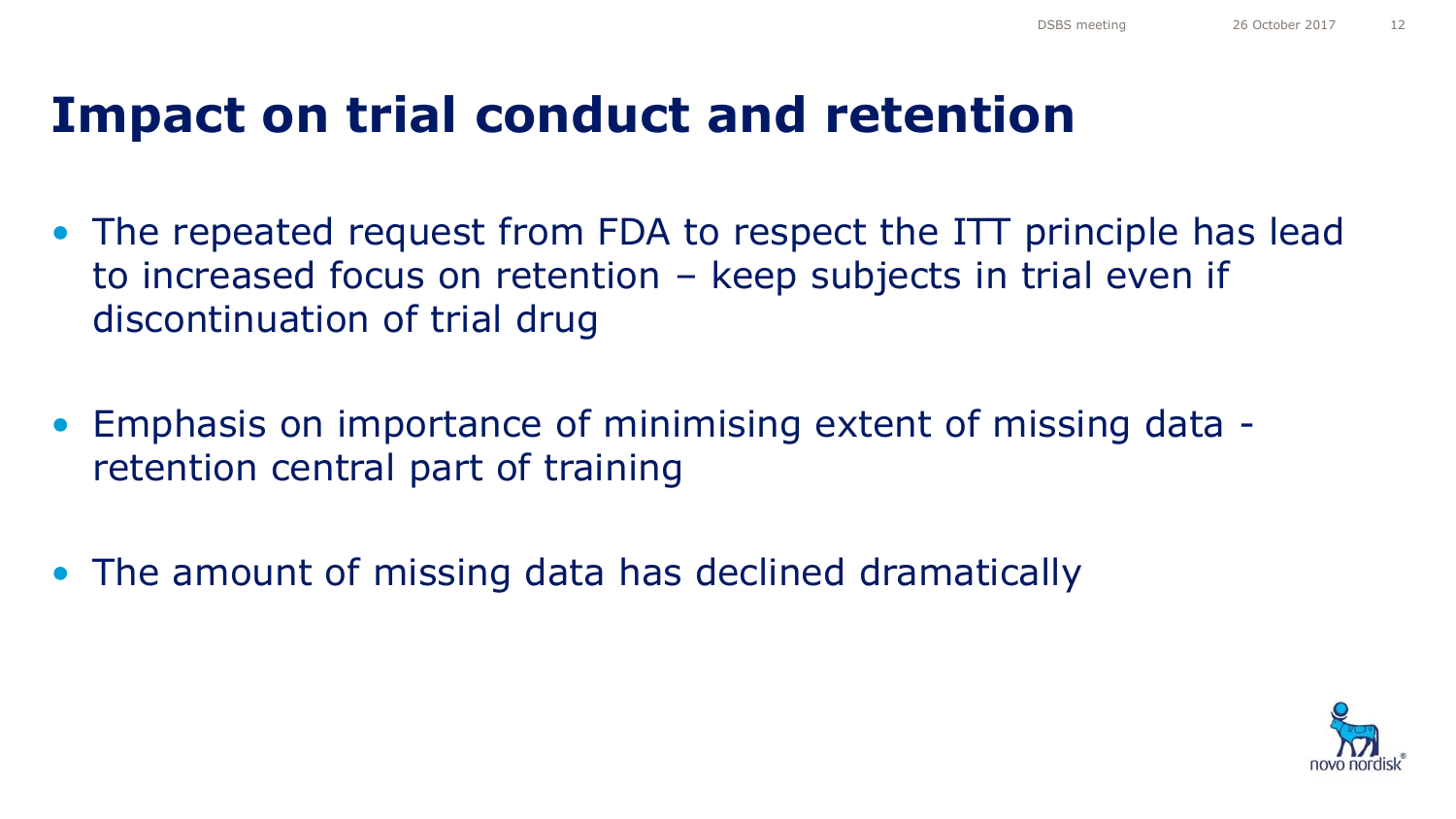### **Completion rates**

| <b>Trial type</b>          | <b>Trial completion</b><br>before 2015 (%) | <b>Trial completion</b><br>after 2015 (%) |
|----------------------------|--------------------------------------------|-------------------------------------------|
| Type 1 diabetes            | $\sim$ 90                                  | ~1sim98                                   |
| Type 2 diabetes -<br>GLP-1 | $~\sim 80$                                 | >90                                       |
| <b>CVOT</b>                | <b>NA</b>                                  | ~1sim98                                   |
| <b>Obesity</b>             | $\sim$ 70                                  | >90                                       |

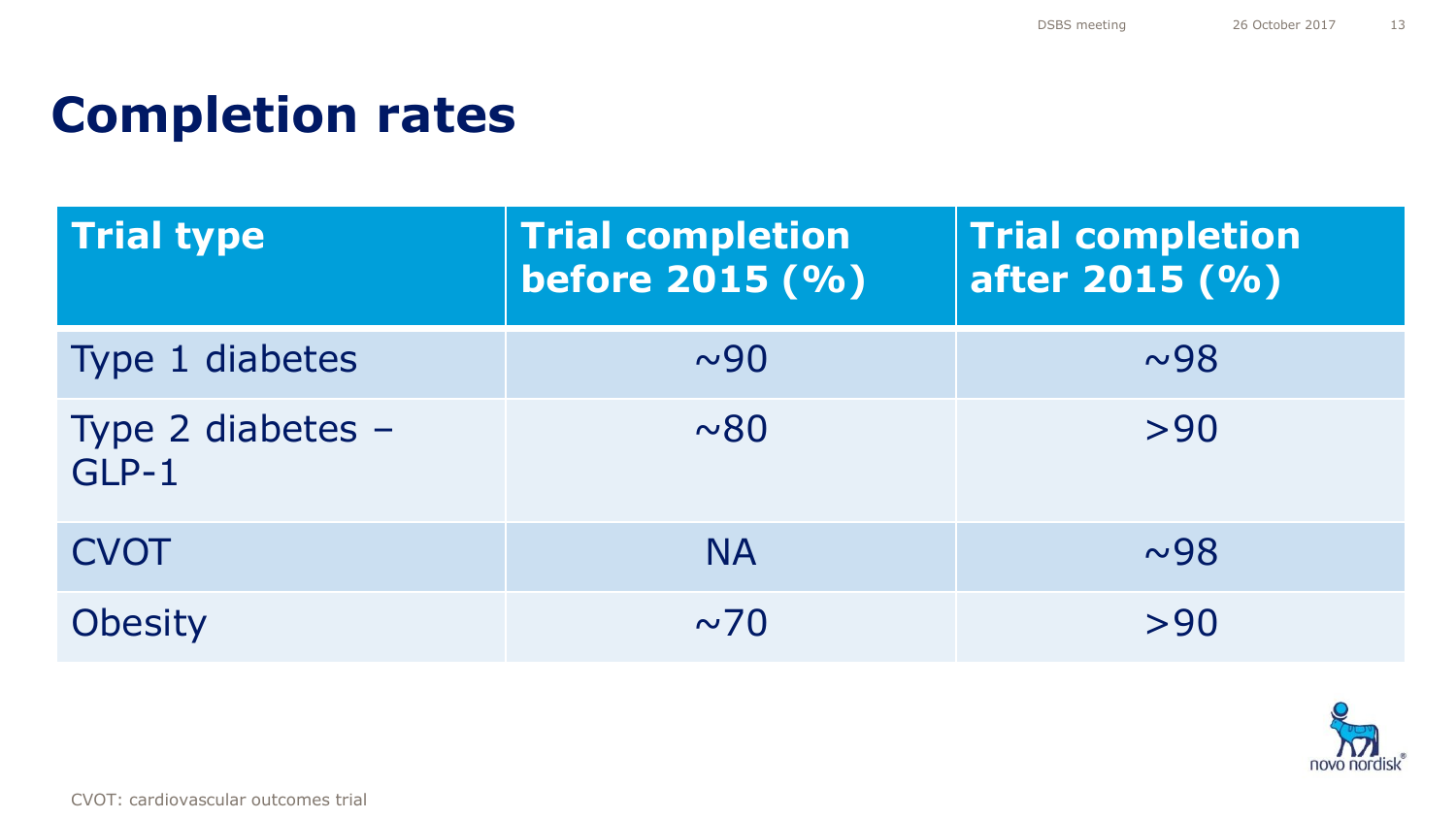### **Impact on imputation method (1 of 2)**



### Before 2010: Primary: LOCF Sensitivity:

- Completer analysis/PP
	- Non-inferiority
- MMRM

 $2010 - 2015$ : Primary: MMRM Sensitivity:

- reference-based MI,
- Completer analysis/PP
	- Non-inferiority
- LOCF

### 2010 2014

### 2015-:

Primary: MI from groups defined by randomised arm, on/off treatment at landmark and timing, if possible Sensitivity:

- tipping point analysis,
- reference-based MI,
	- LOCF

novo nordi

Landmark visit: the visit indicating the time point for the primary assessments, e.g. end-of-treatment NRC: National Research Council, ICH: International Council of Harmonisation, FDA: US Food and Drug Administration LOCF: last observation carried forward, PP: per protocol, MMRM: mixed model for repeated measurements, MI: Multiple imputations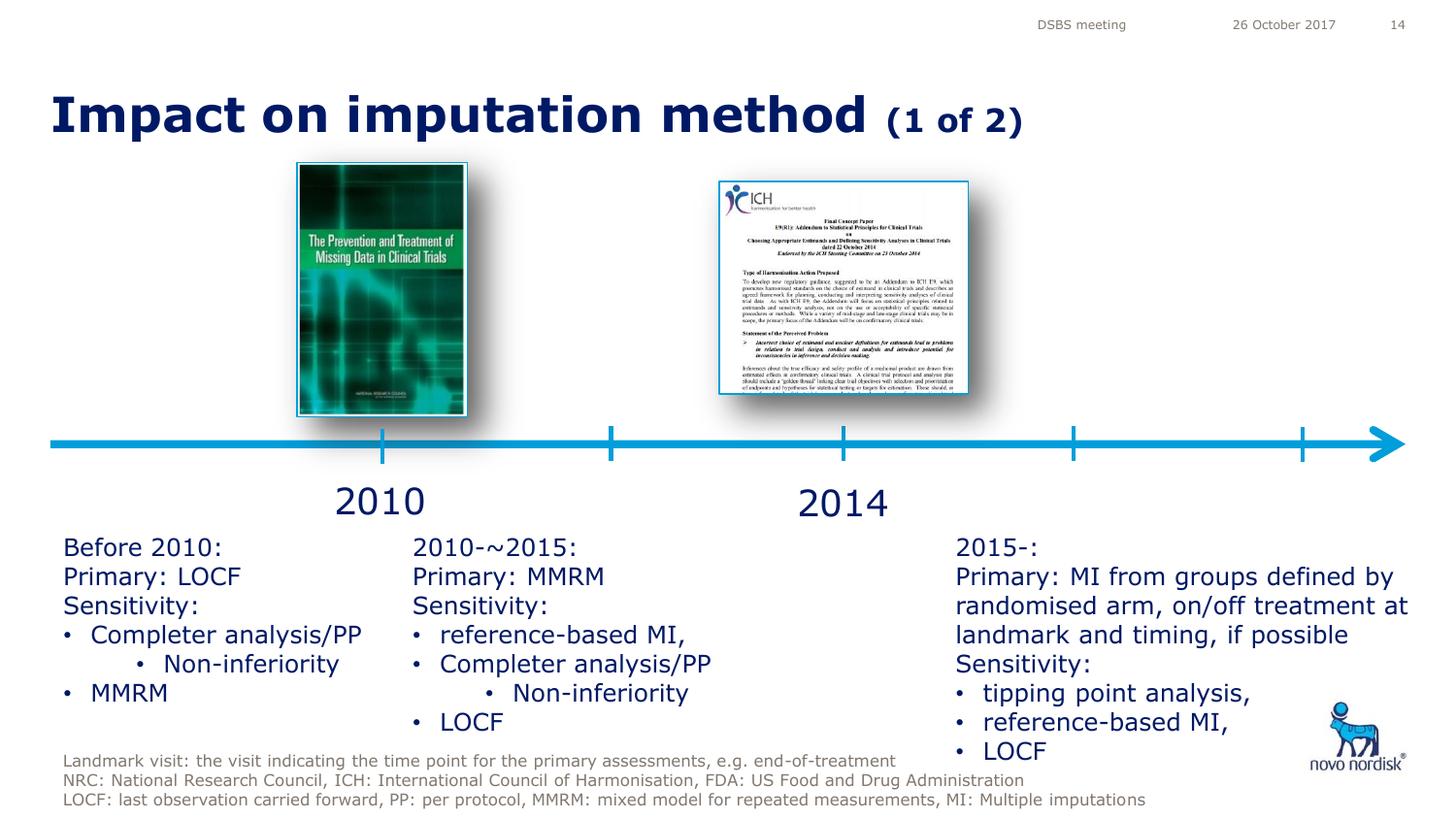### **Impact on imputation method (2 of 2)**

- Reference-based MI (unconditional or conditional on observed trajectory)
	- Possibility for rich imputation model
	- Missing data from all visits imputed
- MI from groups defined by randomised arm, treatment status at landmark and timing for discontinuation of treatment
	- The group of similar subjects to impute from may be very small, i.e.
		- Very few missing data and even fewer to return at landmark visit
		- Imputation model should be kept simple to ensure that parameters can be fitted
	- Only missing data at landmark visit imputed
- Responder (binary) endpoints are imputed from the continuous endpoint
	- E.g. HbA1c<7.0% at week 26 is imputed from change from baseline to week 26 in HbA1c

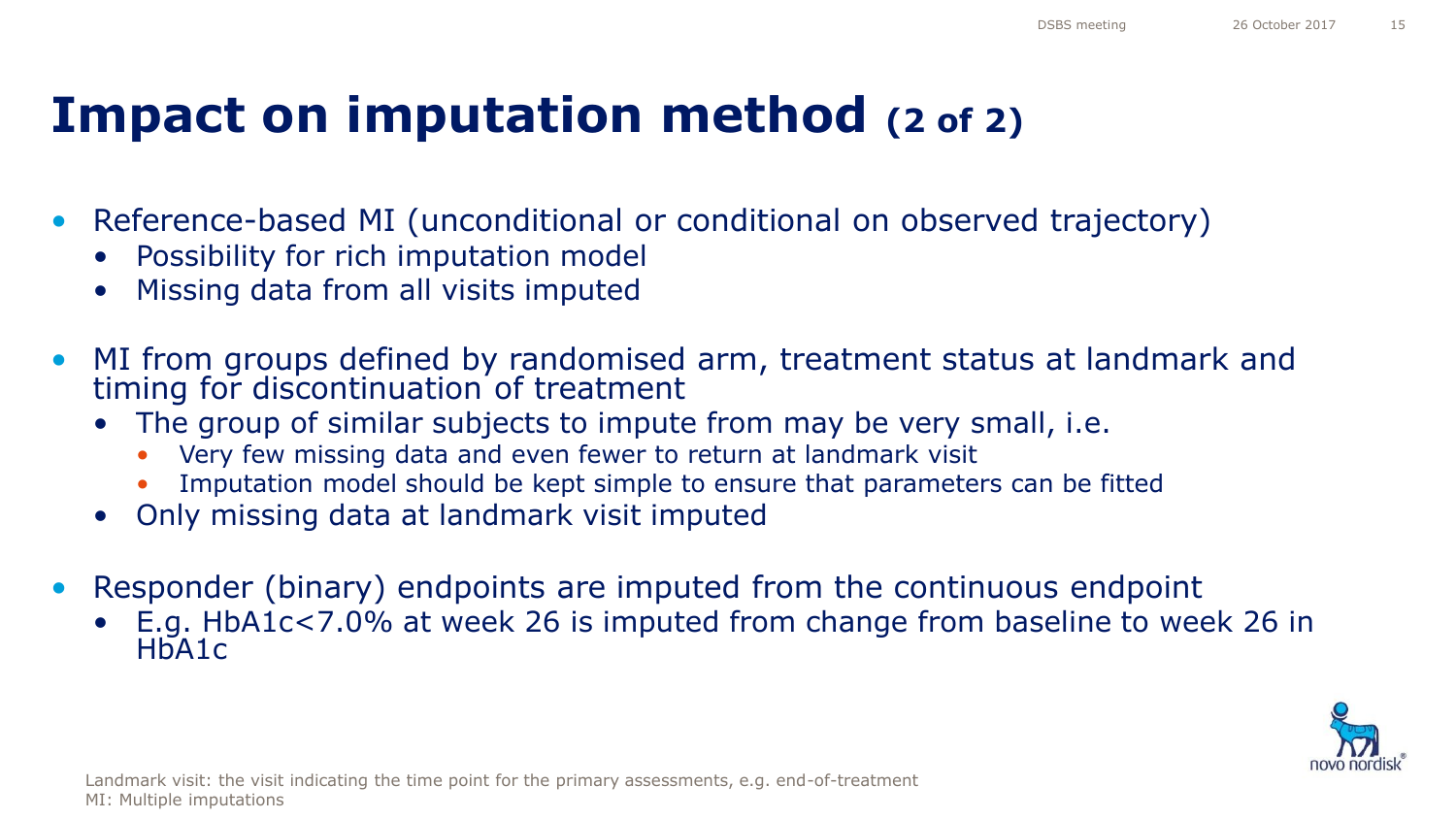### **Impact on sensitivity analyses**

- Aim at explicitly describe assumptions for primary estimator and describe how the sensitivity analyses target these
	- Implicit distinction between sensitivity (aligned to estimand) and supplementary analyse ("other")
- Tipping point analysis (discussed in the draft ICH E9 (R1) addendum) to address impact of missing data assumptions on results
	- Implemented in the majority of the protocols in scope after 2015

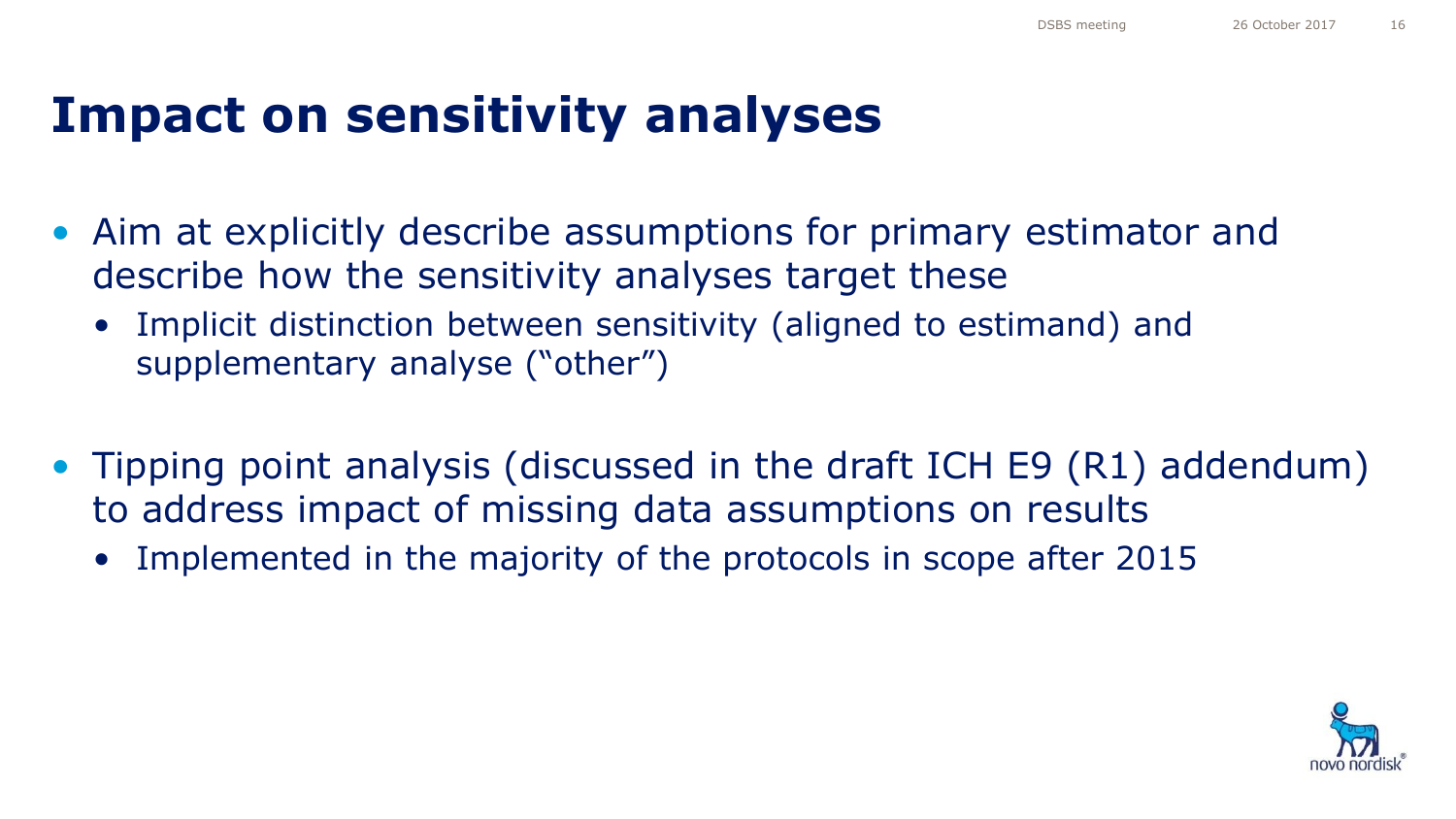### **Impact on sub-group analyses**

- Impute from overall population and no special imputation from subgroups
	- Simple and transparent
	- May not always be a satisfactory approach

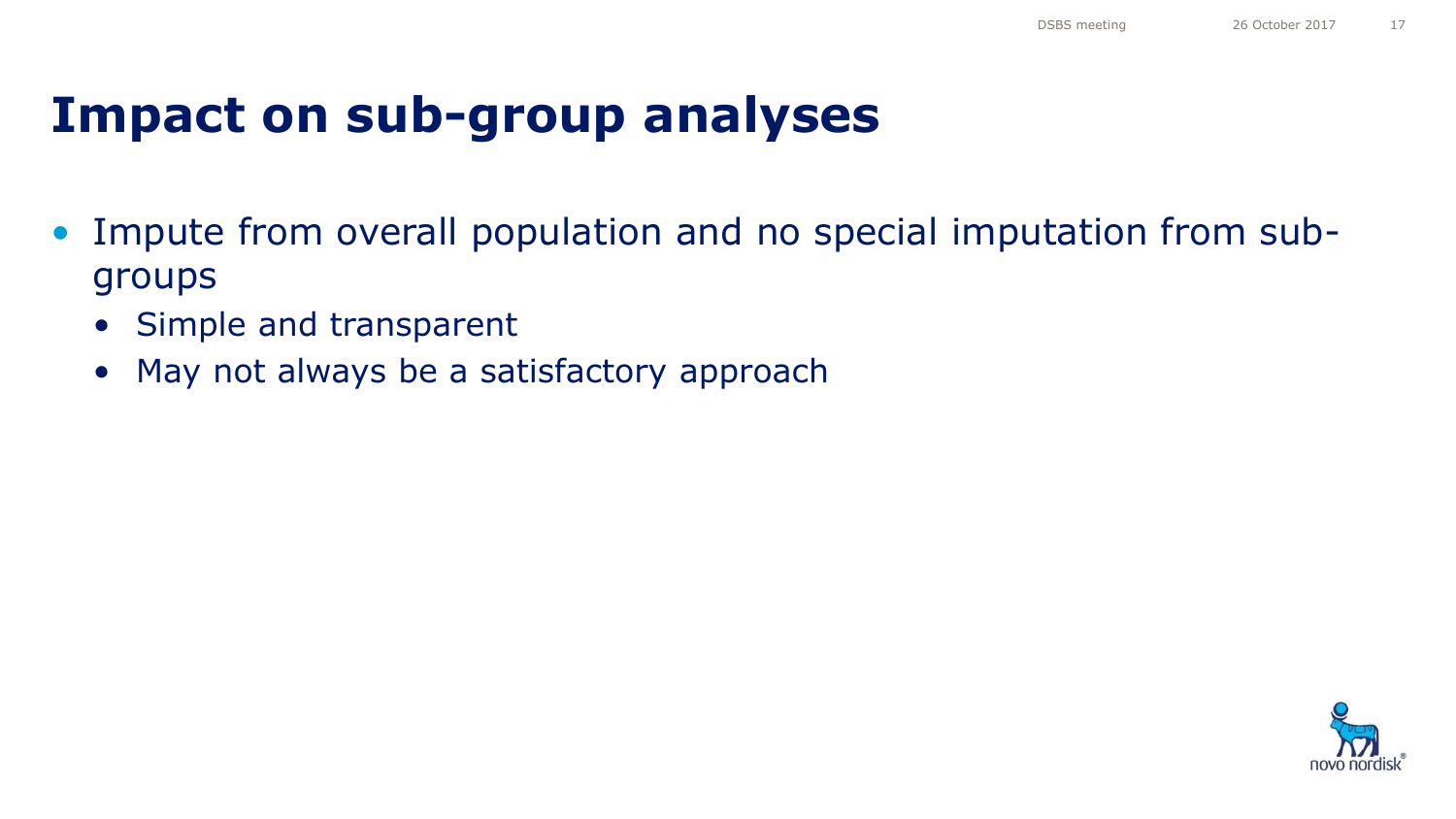### **Impact on non-inferiority trials**

- Treatment policy strategy "ITT estimand" consistently requested by FDA
	- problematic for non-inferiority trials bias towards equivalence
		- Patch: FDA suggested "Koch analysis" add penalty (non-inferiority margin) to imputed values in investigational treatment arm
		- Novo Nordisk strategy: do not do Koch analysis, but do a tipping point sensitivity analysis
- Different strategies for handling intercurrent events may be relevant for noninferiority and superiority testing
	- Likely to lead to different point estimates and confidence intervals
	- Complicates shift from non-inferiority to superiority testing
- Draft addendum only briefly discusses non-inferiority
	- Treatment policy strategy carries same concerns as FAS
	- Identify intercurrent events that attenuates treatment effect

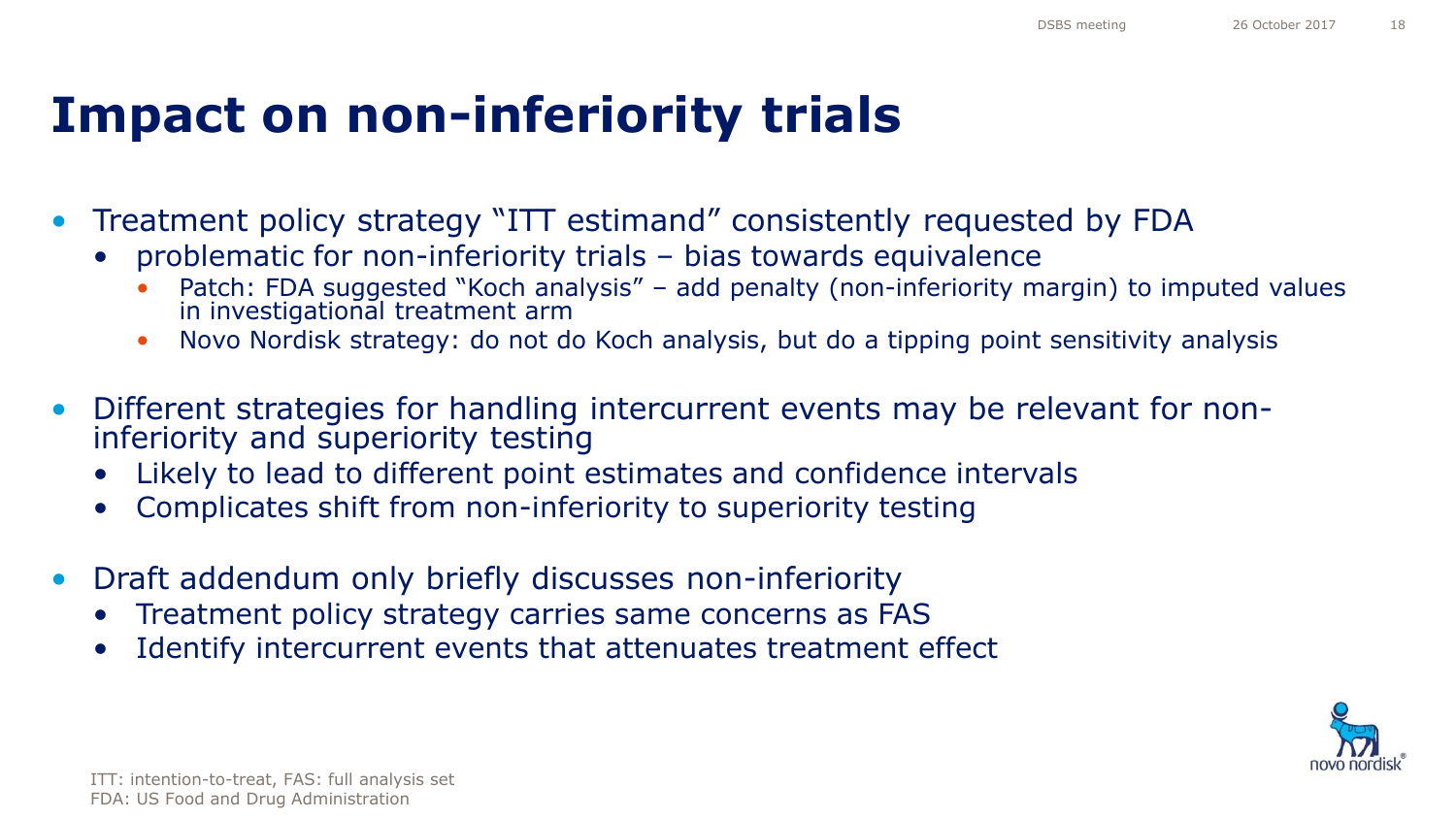### **Impact on plots and summary tables**

- In case of more than one estimand (primary and supplemental) the number of tables, figures and listings will grow considerably
- Working group within Biostatistics was formed to align summary tables and figures for different estimands across projects
	- Observed and estimated mean plot over time
		- Impact of imputing only landmark visit
	- Plots illustrating missing data pattern

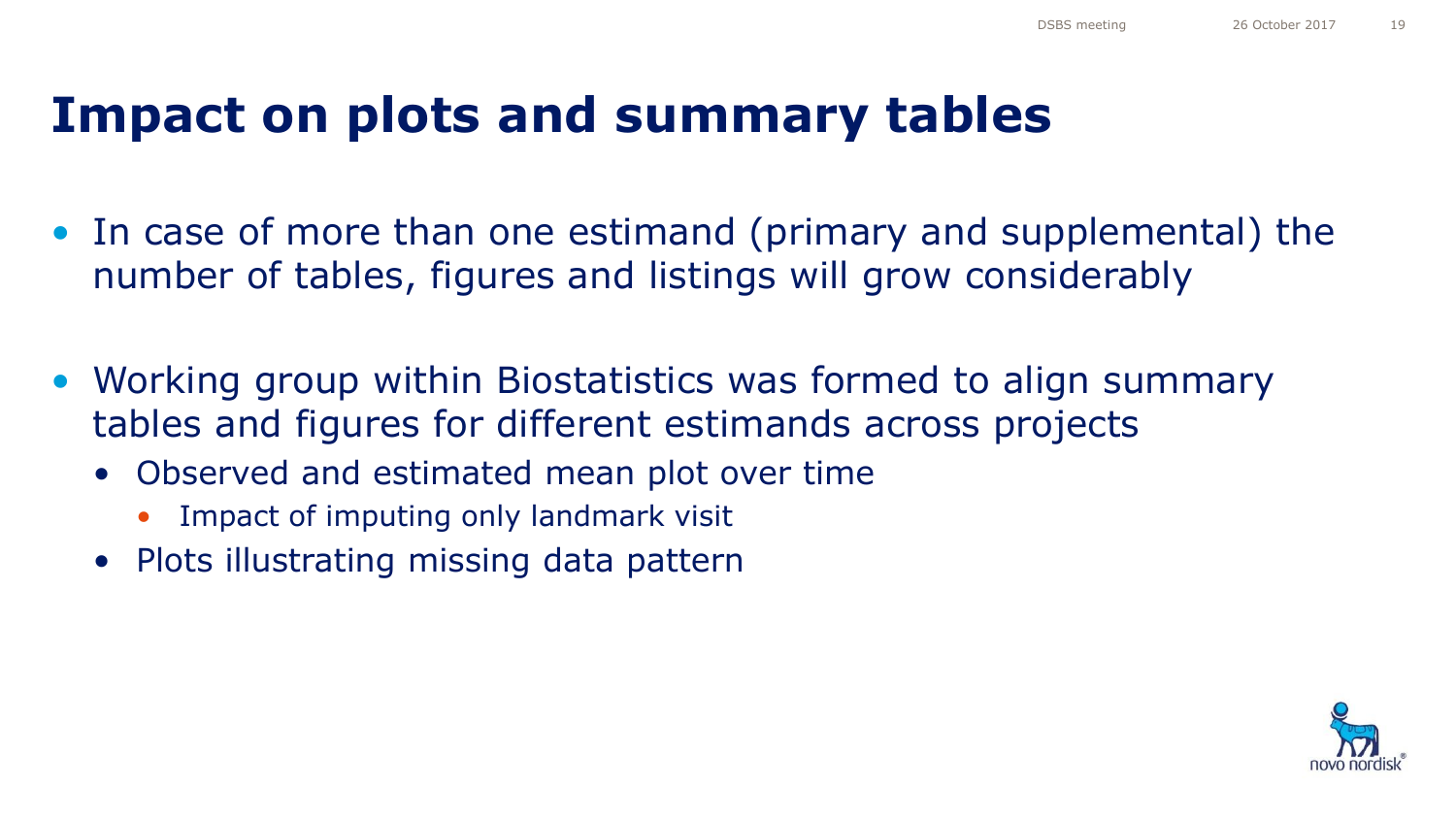novo nordisk

### **Impact on effect size – semaglutide s.c. (T2DM)**





Briefing Information for the October 18, 2017 Meeting of the Endocrinologic and Metabolic Drugs Advisory Committee (EMDAC), Figure 2, statistical reviewer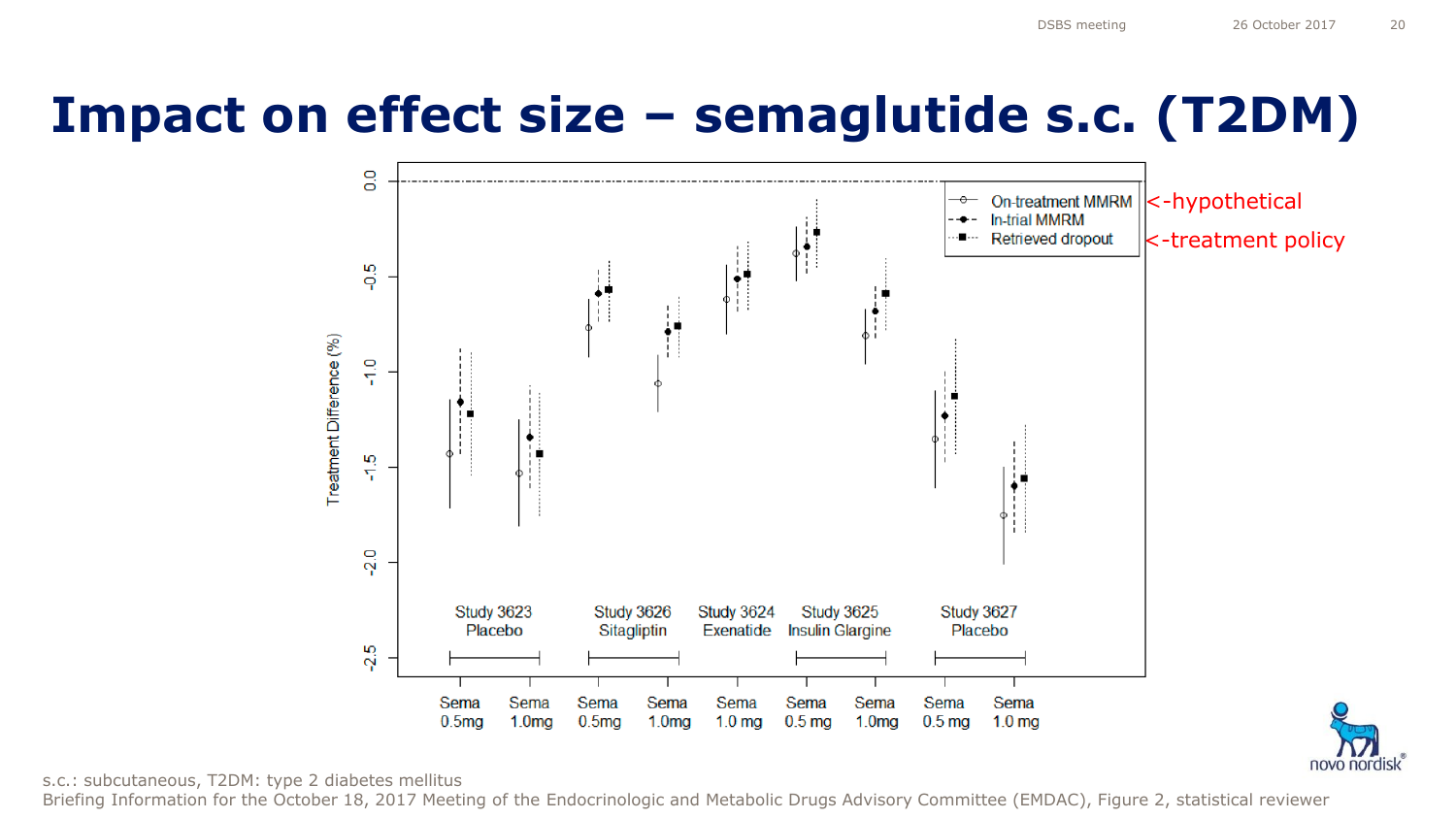### **Impact on label**

- Label supposed to be guidance to prescribing physicians
- "Basis for approval is what comes into the label" (Lisa LaVange, FDA at PSI meeting May 2017)
	- Treatment policy strategy always the most clinically relevant strategy?



FDA: US Food and Drug Administration, PSI: Promoting Statistical Insights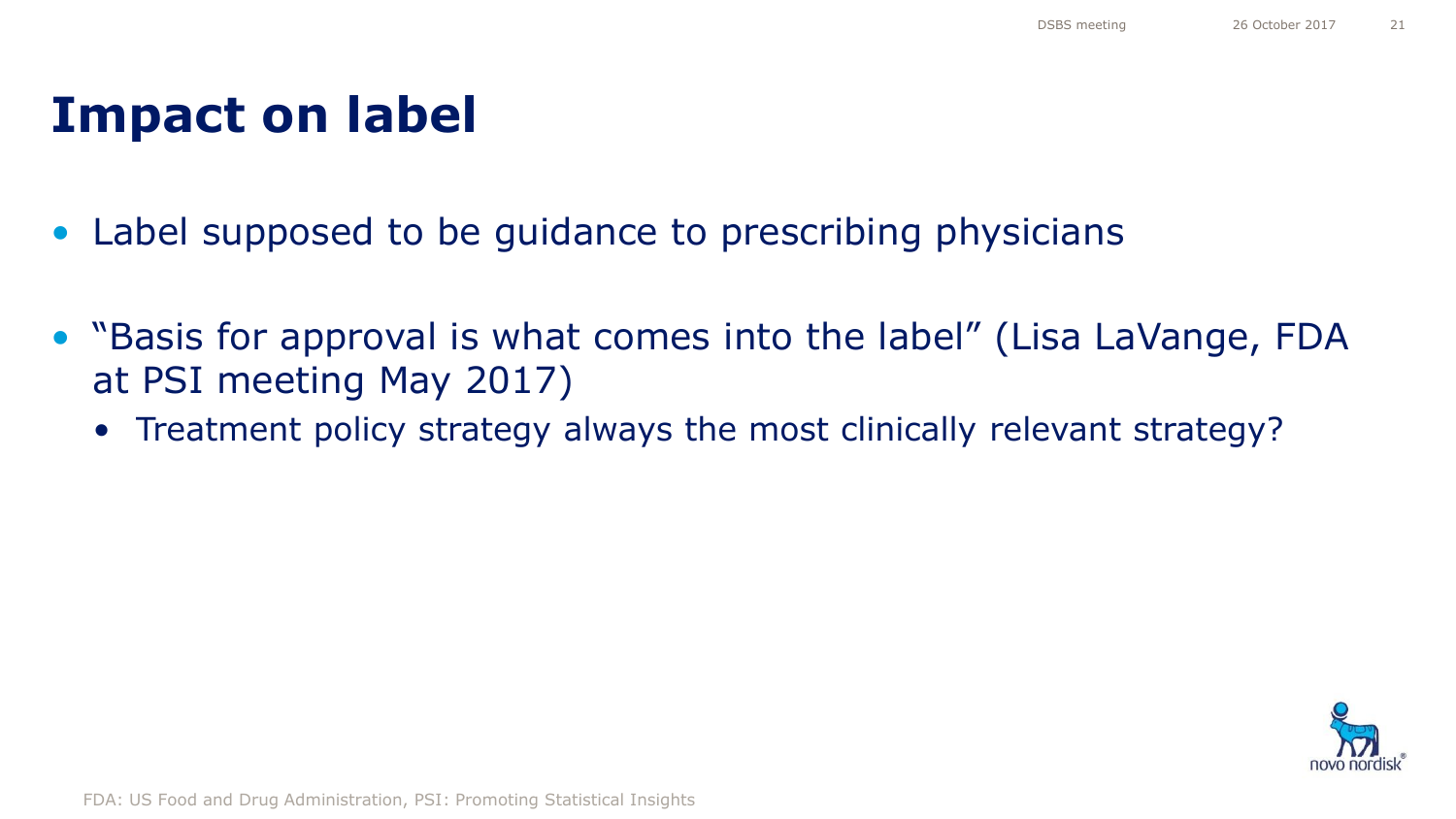### **Challenges**

- Estimands are still considered to be the responsibility of the statistician by many of our stakeholders
	- How to engage stakeholders?
- Different regulators have different views on which estimand is the most relevant
	- How to conduct multi-regional trials and name one estimand primary?

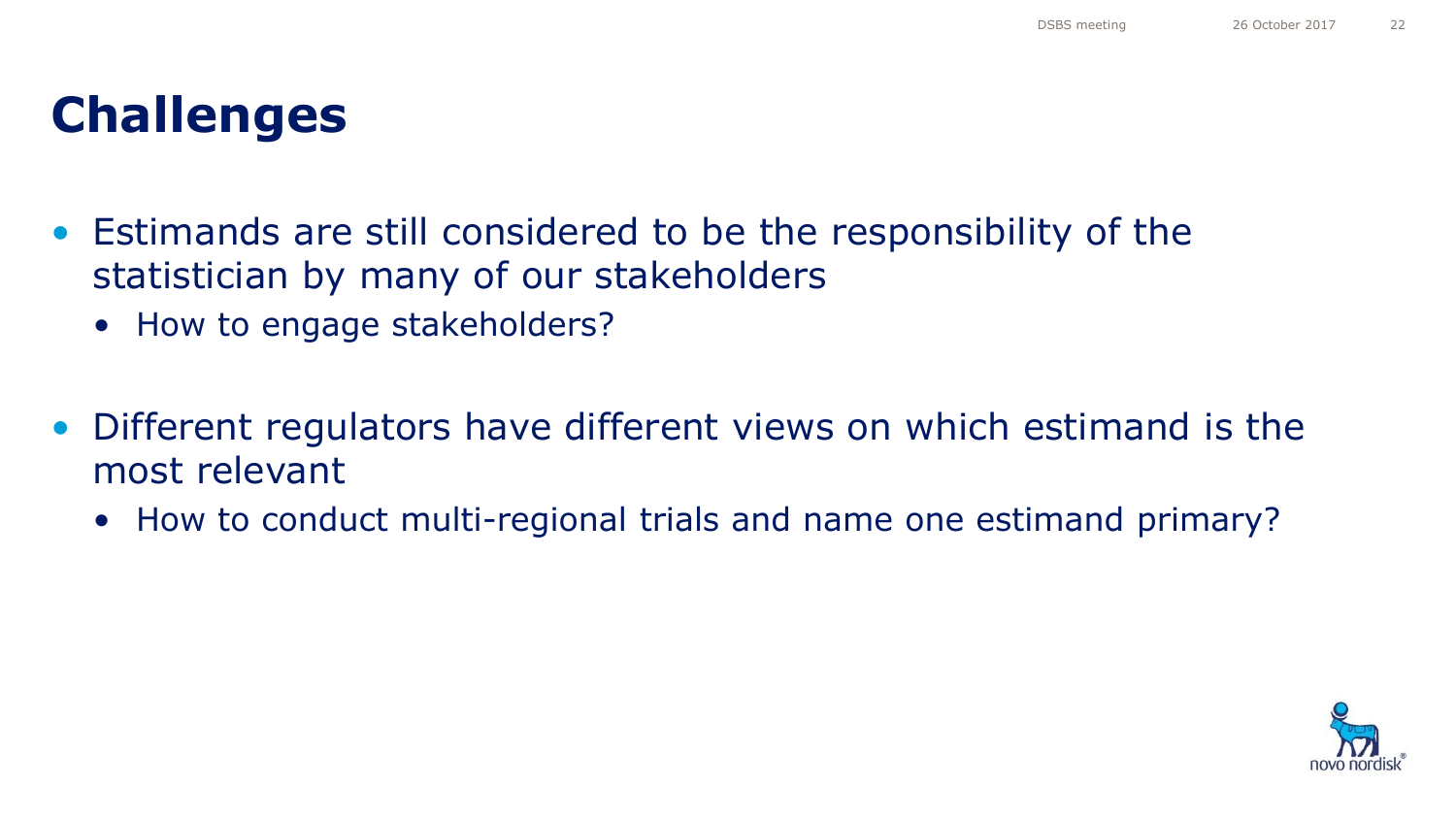## **After draft ICH E9 (R1) addendum**

- Other strategies than treatment policy may be relevant and accepted
- Use of different strategies for different intercurrent events
- Very complex estimands different strategies for different intercurrent events and a much higher number of estimands in protocol
	- Generic wording not possible with population-level summary
	- Trials with primary and a number of supplemental estimands are likely to lead to huge numbers of tables, figures and listings

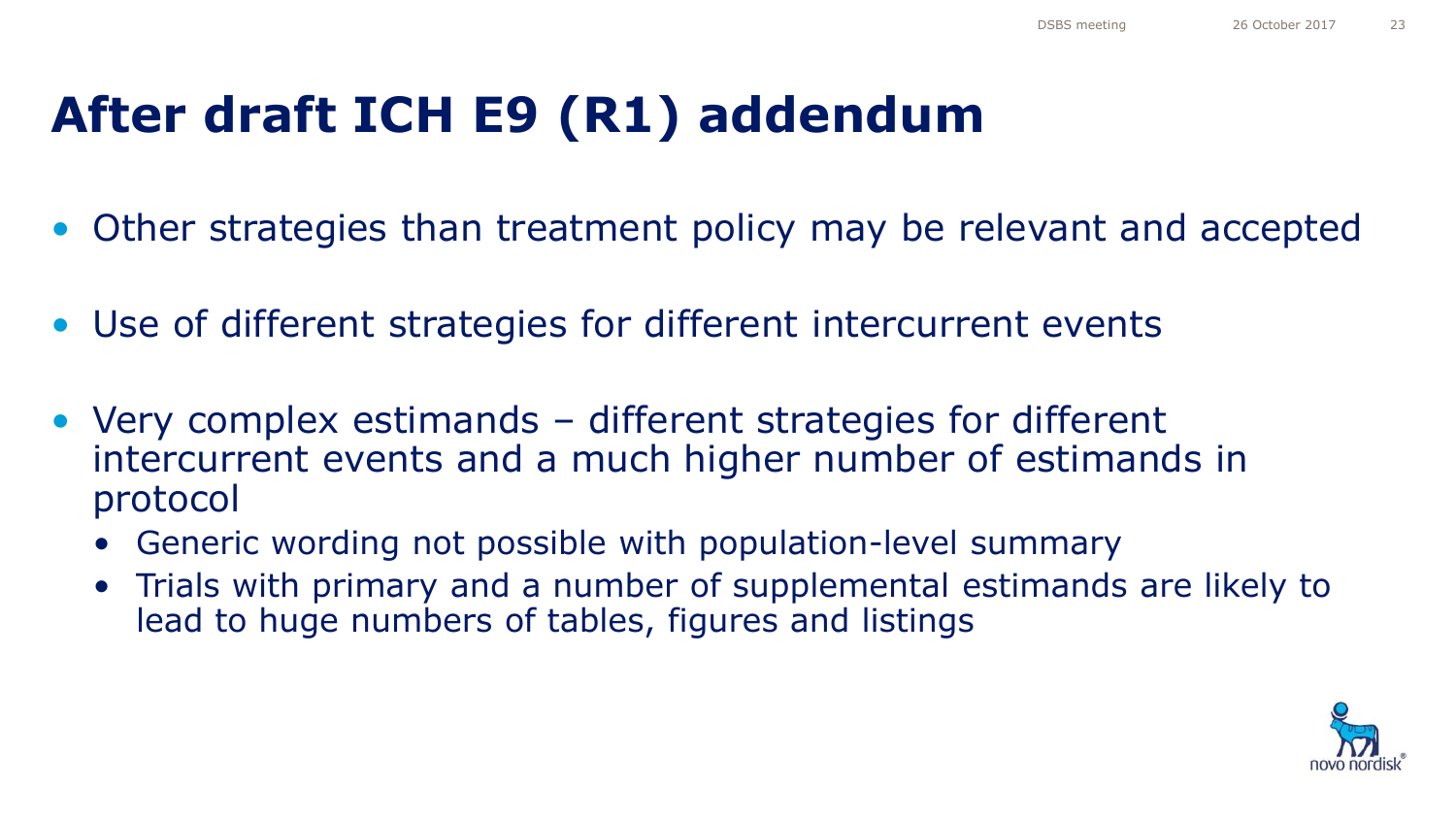### **Selected references**

- ICH Expert Working Group (1999) Statistical principles for clinical trials (ICH E9). Statistics in Medicine, 18: 1905-1942.
- Lewis JA. Statistical principles for clinical trials (ICH E9): An introductory note on an international guideline. Statistics in Medicine 1999, 18: 1903-1904.
- EMA (2010), Guideline on Missing Data in Confirmatory Clinical Trials.
- ICH concept paper (2014) E9(R1): Addendum to Statistical Principles for Clinical Trials on Choosing Appropriate Estimands and Defining Sensitivity Analyses in Clinical Trials
- National Research Council of the National Academies (2010) The Prevention and Treatment of Missing Data in Clinical Trials. Washington, D.C.: National Academies Press.
- A structured approach to choosing estimands and estimators in longitudinal clinical trials. C. H. Mallinckrodt et al. Pharmaceut. Statist. 2012, 11 456–461
- Koch GG. Comments on 'Current issues in non-inferiority trials'. *Statist. Med* 2008; **27**:333-342
- Comments on 'Current issues in non-inferiority trials' by Thomas R. Fleming, Statistics in Medicine, DOI:10.1002/sim.2855. Gary G. Koch. Statist. Med 2008;**27**:333-342
- A regulatory perspective on missing data in the aftermath of the NRC report. LaVange LM and Permuttt T. Stats Med 2015
- A taxonomy of estimands for regulatory clinical trials with discontinuations. Permutt T. Stats Med 2015
- Sensitivity analysis for missing data in regulatory submissions. Permutt T. Stats Med 2015
- McEvoy BW. Missing data in clinical trials for weight management, Journal of Biopharmaceutical Statistics 2016;26(1):30-6
- O'Kelly M & Ratitch B (2014). Clinical trials with missing data: A guide for practitioners. Wiley
- ICH E9 (R1) addendum on estimands and sensitivity analysis in clinical trials to the guideline on statistical principles for clinical trials (draft, step 2b, 30 August 2017)
- Briefing Information for the October 18, 2017 Meeting of the Endocrinologic and Metabolic Drugs Advisory Committee (EMDAC):

[https://www.fda.gov/downloads/AdvisoryCommittees/CommitteesMeetingMaterials/Drugs/EndocrinologicandMetabolicDrugs](https://www.fda.gov/downloads/AdvisoryCommittees/CommitteesMeetingMaterials/Drugs/EndocrinologicandMetabolicDrugsAdvisoryCommittee/UCM580460.pdf) [AdvisoryCommittee/UCM580460.pdf](https://www.fda.gov/downloads/AdvisoryCommittees/CommitteesMeetingMaterials/Drugs/EndocrinologicandMetabolicDrugsAdvisoryCommittee/UCM580460.pdf)